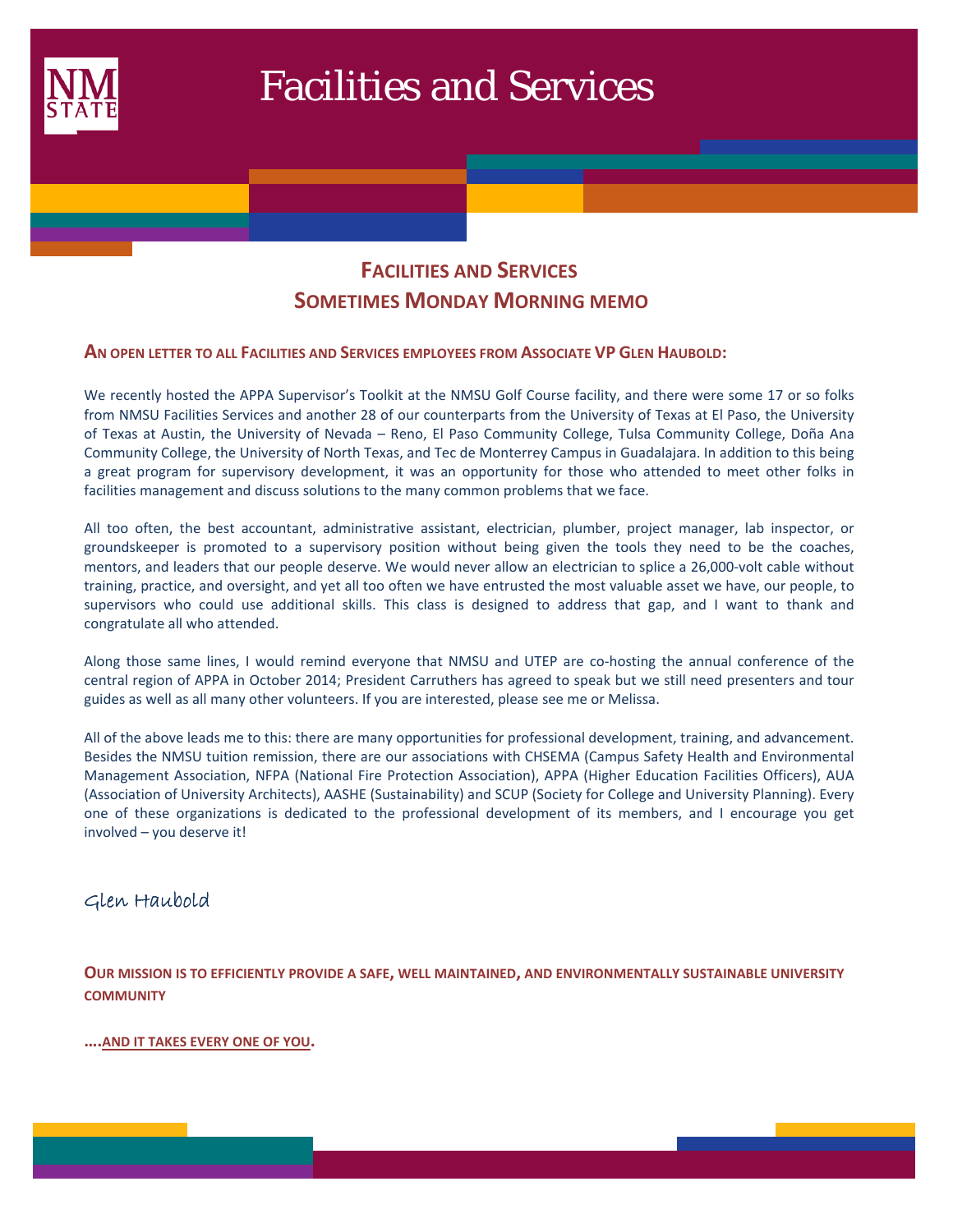# **FACILITIES AND SERVICES FEBRUARY 2014 NEWSLETTER**

# **PERSONNEL OUR MOST IMPORTANT RESOURCE**

#### **WELCOME TO:**

**…LOUIS HUBER**, Deputy Fire Chief; **RICHARD LARGENT** and **ERIC ADAIR**, Fire Fighter/EMS; **RENE RUIZ**, Accountant, Sr.; **GABRIEL BERNAL**, EHS Program Tech; **ANNE MCGINNIS CARTER**, EHS Administrative Assistant, Inter.; **ANTHONY LEGARDA**, Groundskeeper; and **JOAQUIN BERTOLDO** and **PATRICK HERNANDEZ**, Groundskeeper, Sr.

#### **AND BEST WISHES TO:**

**…RON WASHBURN**, Facility Space Planner; **ANTONIO AGUILAR**, Groundskeeper; **GREG PARHAM**, Assistant Director, Plant Operations; **DEREK OLSEN**, Electrician; **JAMES LUCERO**, Mason Lead; **IGNACIO SALCIDO**, Data/Records Coordinator; **JUAN GARNICA**, Structural Maintenance Tech.; and **HILARIO RODRIGUEZ**, Facilities Tech.



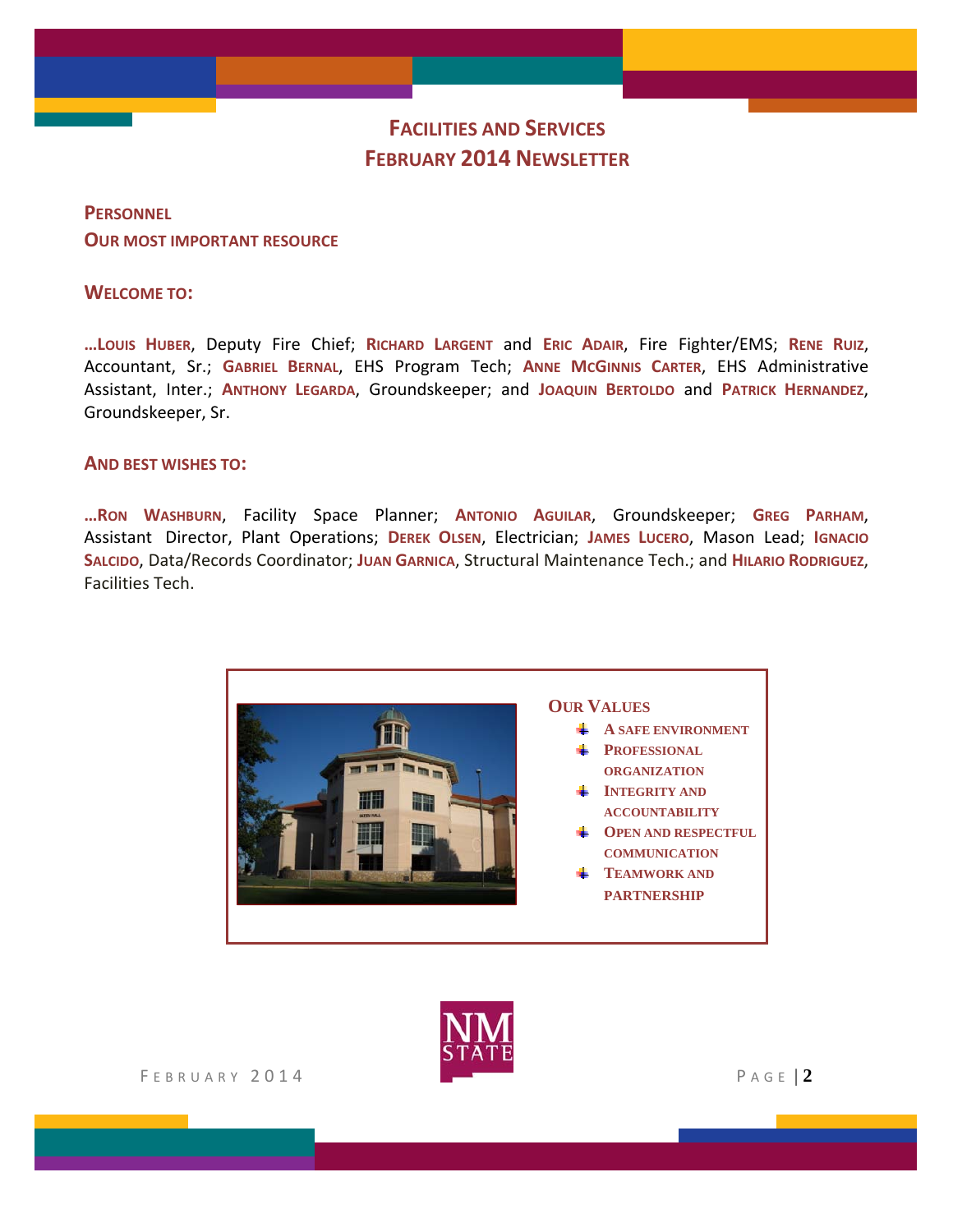

We dropped the "Office of..." from our name in 2011, because Facilities and Services is a large unit with approximately 325 employees in Environmental Health and Safety, Fire Department and Emergency Services, Facility Operations, Business Administration, Project Development and Engineering, the Office of Sustainability, and the Office of the University Architect, Campus Planning, and Space Management.

## **IT IS TIME ‐ FOR THE STRICKLAND AWARDS**

Charles Strickland served as NMSU's Physical Plant director for 45 years, from 1911 through 1956 (remember: statehood came in 1912). In honor of his long service to our organization, the Strickland Award was created in 1997 to recognize individuals who have rendered exceptional service to the organization that is now Facilities and Services.



#### **ROSE MELENDREZ**

RECORDS TECHNICIAN ENVIRONMENTAL HEALTH AND SAFETY

Rose is a records technician for Environmental Health and Safety and is an expert on inputting data. She is responsible for defensive driving and safety training records as well as evaluating employee performance on training exams. Rose started working at NMSU for Environmental Health & Safety in 2008, and plans to pursue an Associate's degree in Business.



**JOSE LOERA** PROJECT MANAGER PROJECT DEVELOPMENT AND ENGINEERING

Jose Loera is the epitome of professionalism and is always the first to volunteer for challenges big or small. Jose is a silent leader who is always willing to roll up his sleeves and lead by example, and is easily the most well organized person in Facilities.

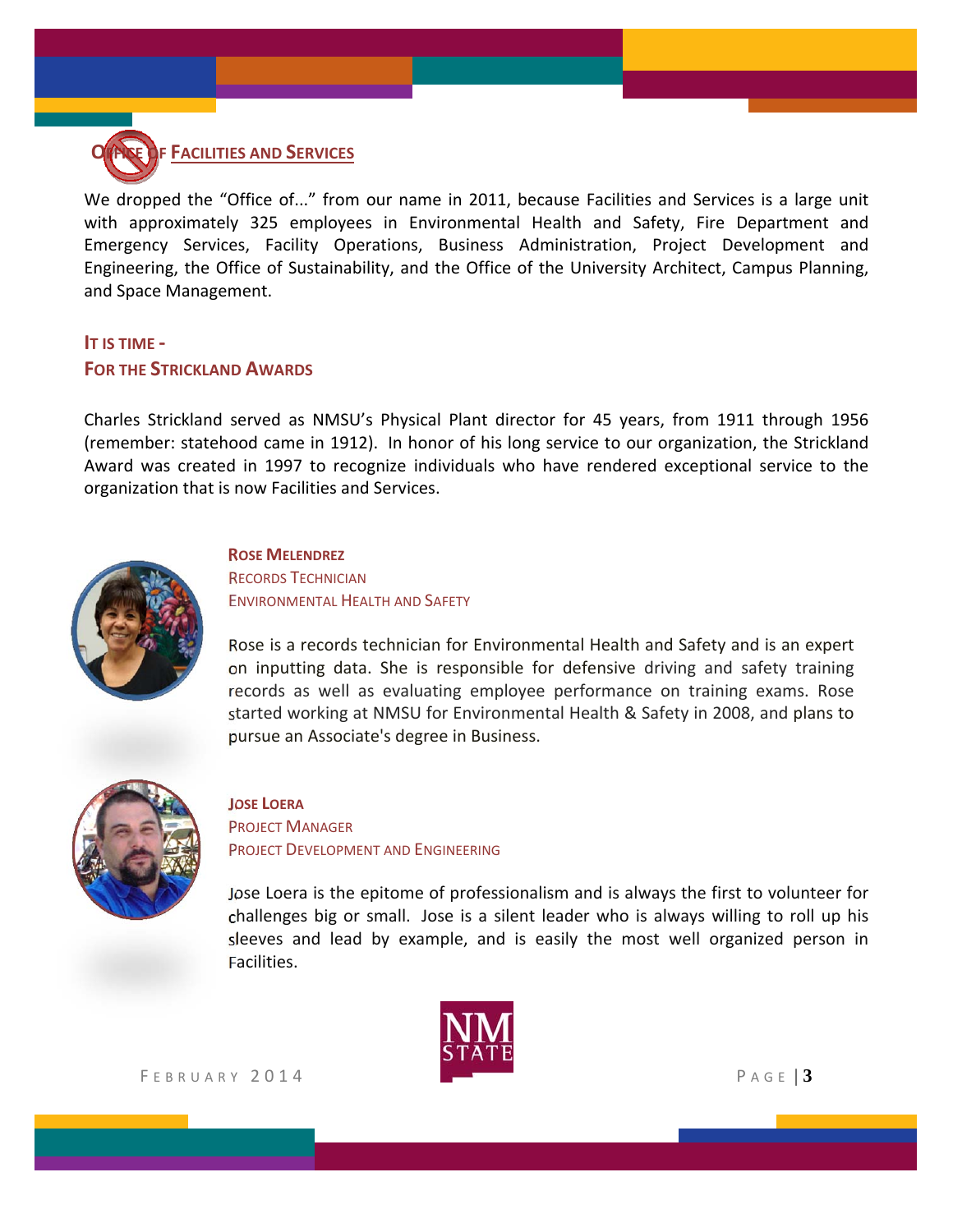

**OLGA HOLQIUN** ADMINISTRATIVE ASSISTANT **FIRE DEPARTMENT** 

Olga's accomplishments include: the 2012 and 2013 Annual Fire Report, representing the Fire Department at several fire safety booths, serving on "the Voice" and "Pride" committees, and development and maintenance of the Fire Department website. The development of the website was an extremely difficult and time consuming. Olga greets everyone with respect and helps them to the best of her ability.



#### **ESTHER AMIZQUITA**

ADMINISTRATIVE ASSISTANT **GROUNDS** 

Esther started as a clerk part time in 1999 and in 2002 she became a full time employee as a Records Specialist for Facilities and Services. Esther's past work has included managing the Heavy Equipment section of Facilities daily operations. Esther supports the department in many capacities; she serves on the Administrative and Finance Pride and Voice Committee and also on the Facilities Internal Advisory Committee. Esther also oversees the Facility and Services Inventory, staff uniforms, safety wear, radios and the vehicle inventory.



#### **FLORARINE JONES ASSISTANT DIRECTOR** BUSINESS ADMINISTRATION

Florarine Jones has used her experience and unique skills to step into a shorthanded office and make transitions look seamless. Florarine strives to make the office better today than it was yesterday and supports numerous customers with excellent and stellar service.

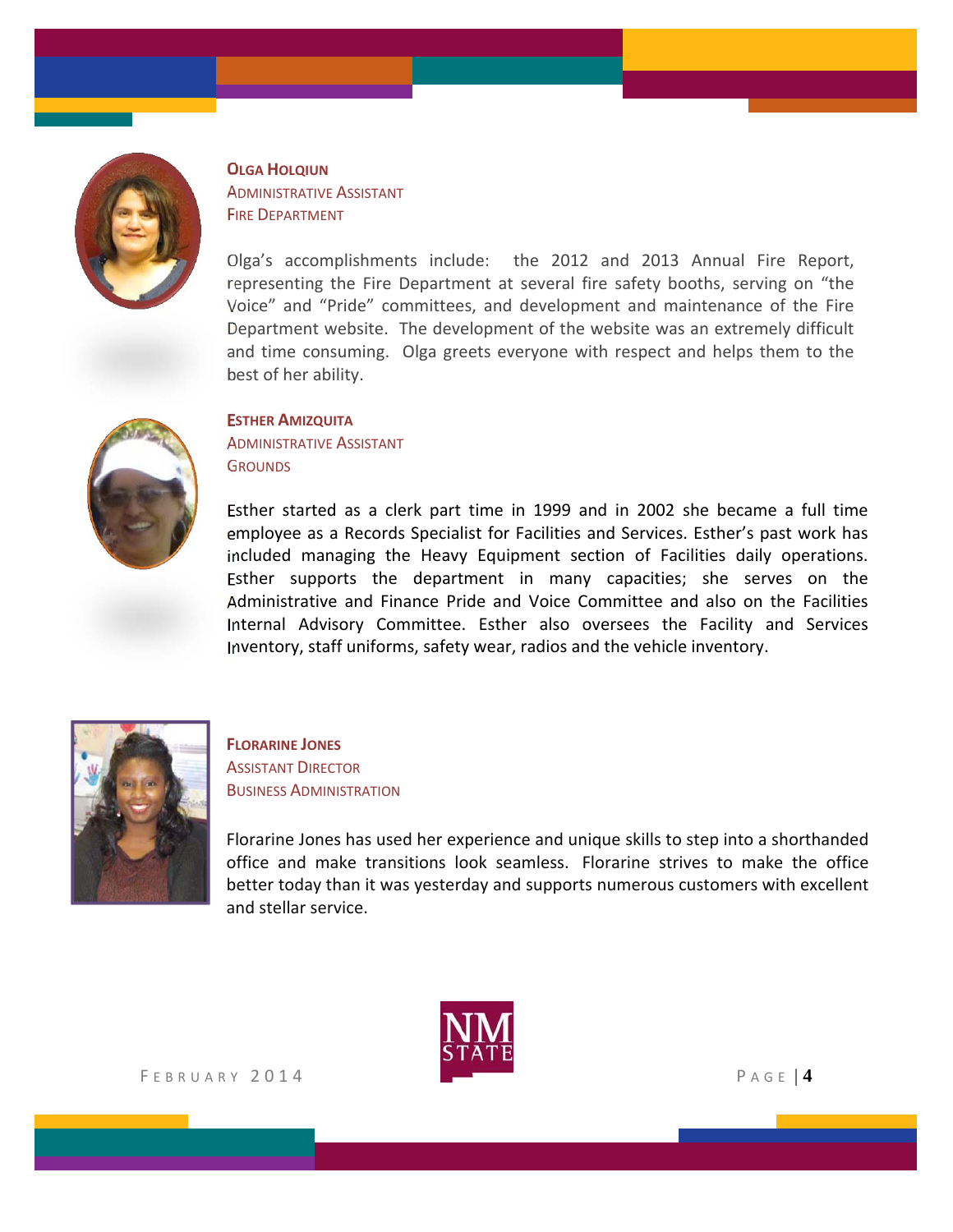#### **AVP'S AWARD**

The Strickland Award was created in 1997, and for the last two years one employee from each of the major work units has been selected. I rely heavily on the department staff and / or unit heads to provide input for these awards, but three years ago I added the AVP's Award. Like the Sometimes Monday Morning Memo, this award is given out annually or whenever the AVP feels like it. This award recognizes an employee or group of employees for a significant achievement or collection of outstanding work representative of the facilities and services values, goals, and mission.



**DALE HARRELL, PH.D., P.E.** LEAD FACILITIES ENGINEER **OFFICE OF THE UNIVERSITY ARCHITECT** 

Dale – or maybe I should say, Dr. Harrell – has a title of "Lead Facilities Engineer" although he really is serving more as the University Engineer by beginning to coordinate all facility engineering in the same manner as the

University Architect does with professional design firms.

For the past 3 years, Dale has played a pivotal role in the development of the NMSU Performance Contract Phase 1, a \$15 million dollar, guaranteed energy savings project that will, in addition to other energy conservation measures, replace most of the T-12 fluorescent lamps and ballasts on the Las Cruces campus. When this project retires the debt in 14 years, NMSU will be able to keep the improvements and the entire \$1.8 million in savings that will be generated annually by then. Keeping one's "eye‐on‐the‐ball" for a three year project is a challenge, and Dr. Harrell has handled this one very well.

#### **CONGRATULATIONS TO ALL THE AWARD WINNERS!!**

*In addition to recognition at the quarterly meeting, you and your supervisor will be honored with a lunch as soon as we can get it scheduled.*





F EBRUARY 2014 P AGE | **5**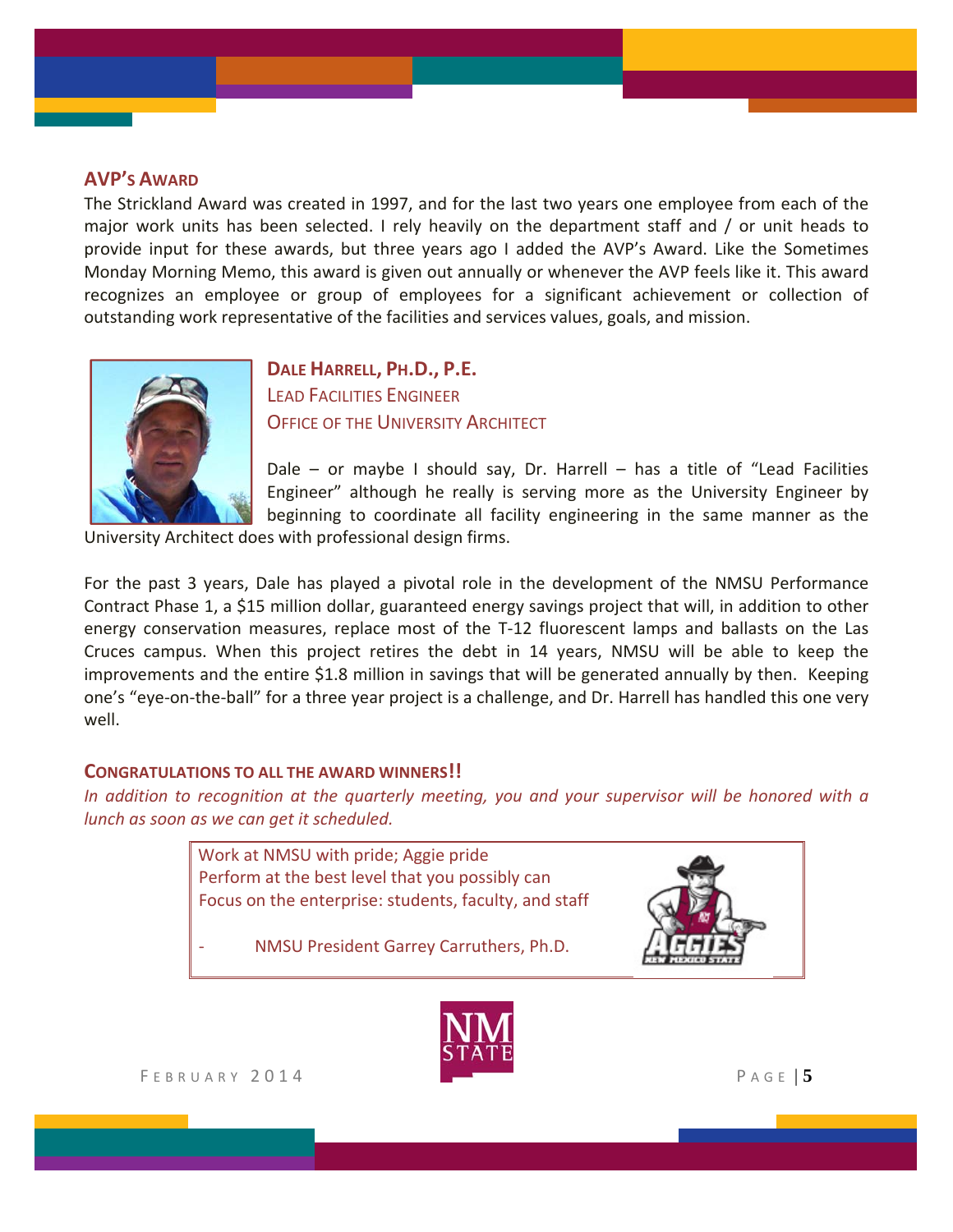### **ETHICS**

The NMSU Business Ethics Handbook is a document that we should all be familiar with, and the beginning of another calendar year is a good time to remind ourselves of the NMSU commitment to demonstrate personal and professional honesty and to respect the rights, values, and contributions of others.

#### http://www.nmsu.edu/manual/documents/businessethicshandbook.pdf

A NMSU employee who has reasonable grounds to believe an ethics violation has occurred should talk to a supervisor or the fiscal monitor for their academic or administrative unit. If the supervisor or fiscal monitor is involved in the alleged violation, the employee may report outside the employee's reporting line and unit to report to the Business and Finance Office or to the Office of Audit Services.

**Ethical behavior is the responsibility of every NMSU employee.** 

**Each one of us has a personal obligation to report any activity that appears to violate applicable laws, regulations, rules, policies, and/or procedures.**



Additionally, the University also maintains a confidential reporting line by which employees, students and the public may anonymously report suspected fraud or other concerns.

#### http://auditservices.nmsu.edu/reporting‐line/

Para hacer una denuncia en español confidencialmente, favor de llamar 1‐866‐384‐4277.

Retaliation for having made a report, or for cooperating with any resulting investigation is prohibited, and will be grounds for disciplinary action up to and including termination of employment, should it be substantiated.

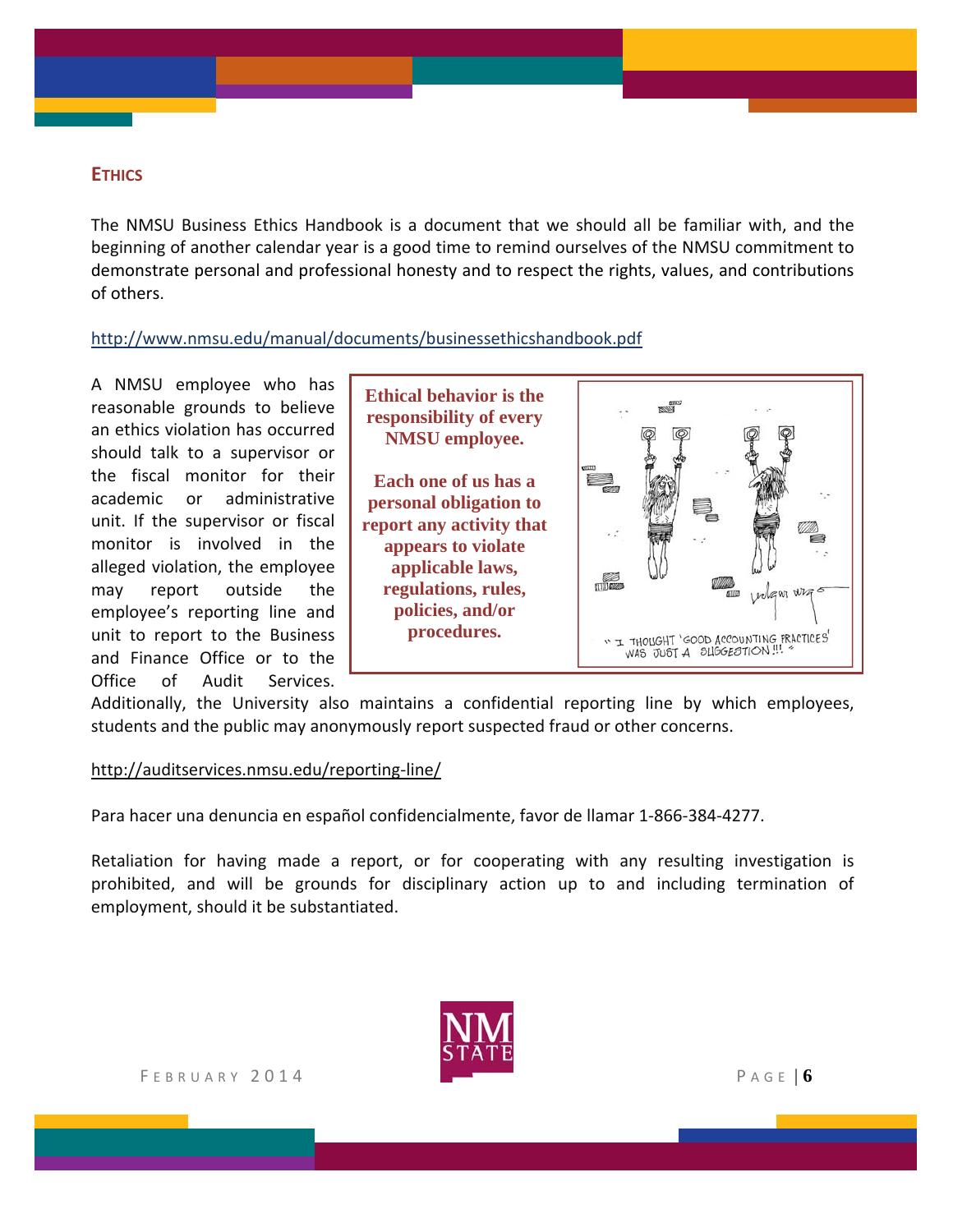

In addition to the Principles of Ethical Conduct, NMSU officials, employees, and representatives are expected to comply with all other applicable policies, procedures, laws, union contracts and regulations which address ethical conduct and standards of business conduct for specific situations.

Related policies and procedures are listed below ‐

NMSU Policy:

http://nmsu.edu/manual/documents/nmsu‐policy‐manual‐bor‐121313.pdf

Business Procedures Manual: http://www.nmsu.edu/~boffice/bpm\_2009/BPM%2006.2009.pdf

Facilities and Services procedures: http://ofs.nmsu.edu/Webdocs/ProcedureManual.pdf

NMSU and AFSCME Local 2393 (English): http://hr.nmsu.edu/wp-content/uploads/2013/04/R\_I\_AFSCME\_Agreement\_w\_NMSU.pdf

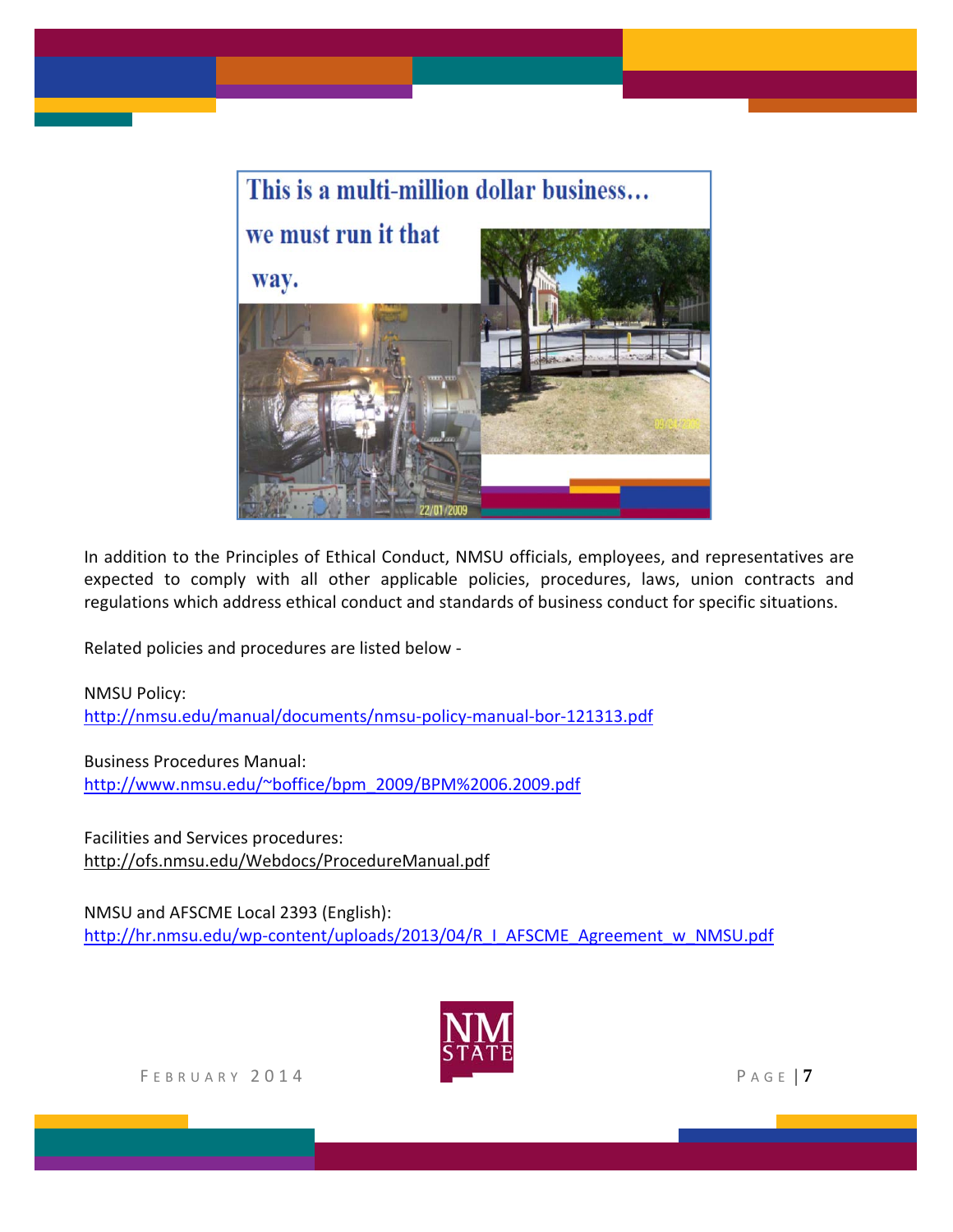#### **RECYCLEMANIA**



New Mexico State University kicked off its participation in RecycleMania, a national tournament for colleges and universities to promote waste reduction, on Feb. 2. The competition motivates students, faculty, and staff to increase recycling efforts and reduce waste generation.

NMSU's Aggie Recycling department measures recycling (weight) for eight weeks in the Grand Champion category of the competition and reports it - look for the results on Office of Sustainability webpage at http://sustainability.nmsu.edu and the Facebook page at https://www.facebook.com/NMSUSustainability.



## **2013 OSHA LOG**

Environmental Health & Safety reports that the 2013 OSHA 300 log, a summary of employee injuries and illnesses, has been compiled and is posted on the NMSU safety website, http://safety.NMSU.edu . This log lists summary information on cases and time (days) lost or work restrictions because of reportable injury (or illness) by NMSU employees in 2013. The number of OSHA

recordable injury cases with lost or restricted time for 2013 is only 59. This is very good, as the count has decreased substantially (40‐50%) since the early 2000s to the current low (see bar

chart). Additional details are provided in the NEWS article on the safety website. Questions on the log details should be directed to NMSU Environmental Health & Safety, Phone: 575‐646‐3327*.*



New Mexico **State University Fire Department** 

**Annual Report** 2013

### **FIRE DEPARTMENT**

#### **THE FIRE DEPARTMENT**

invites you to discover more about your fire department at www.fire.nmsu.edu. Inside your will find the 2013 Annual Report that was just recently completed.



FEBRUARY 2014 **PAGE 18**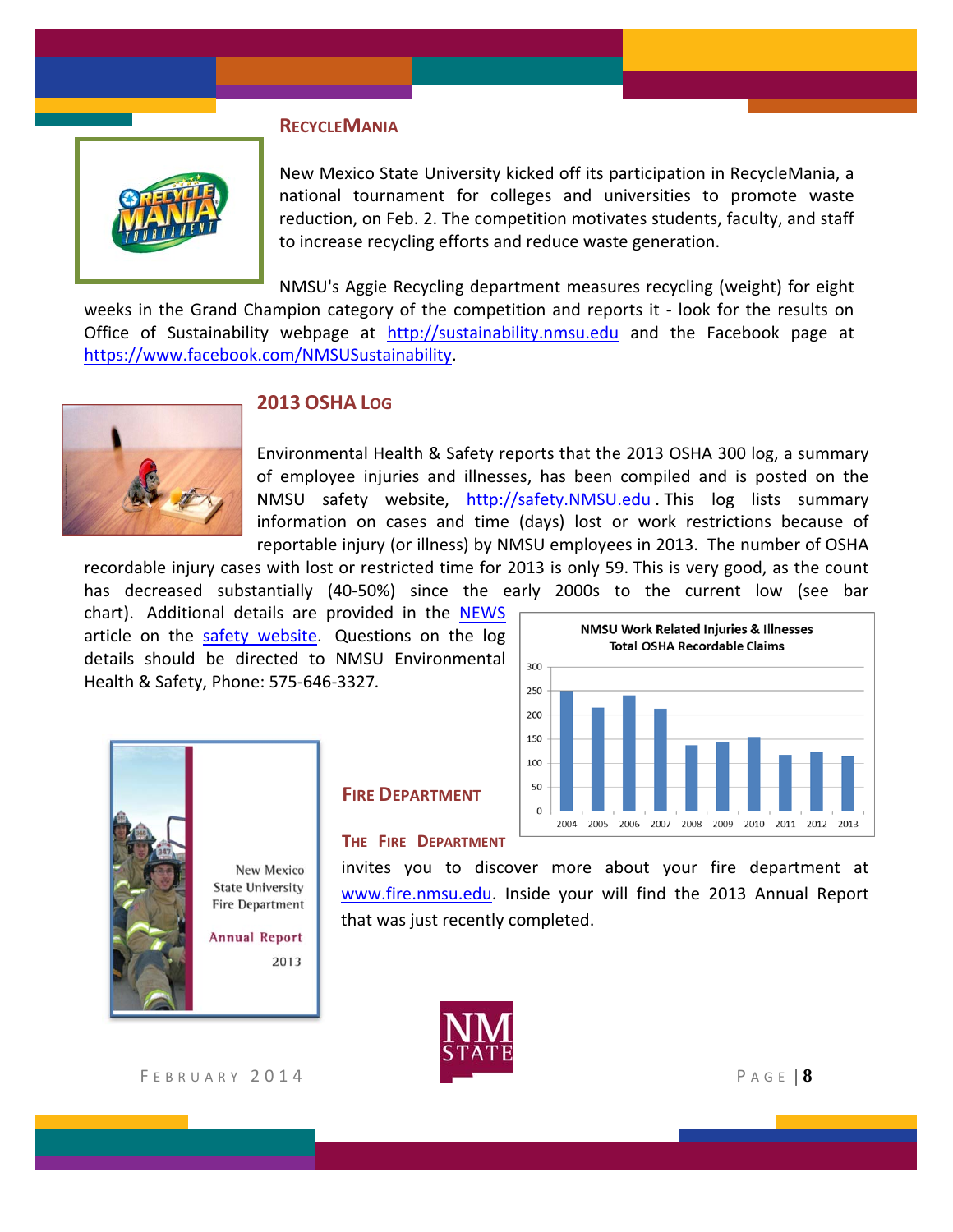#### **NEW DEPUTY FIRE CHIEF**



The Fire Department is proud to introduce NMSU's first Deputy Fire Chief (DC) Louis Huber. DC Huber has been involved in the emergency response field as a firefighter and trainer for over 25 years. DC Huber previously served 23 years with the Las Cruces Fire Department before coming to the NMSU Fire Department in 2014. DC Huber is an Alumni of NMSU and is proud to again be serving the community as

NMSU Deputy Fire Chief. His first day was January 16<sup>th</sup>.

#### **2014 BEST BUILDINGSAWARDWINNER**

NMSU's new Center for the Arts facility received two of the most coveted awards in the building design and construction industry. In addition to US Green Building Council's "LEED Gold" status, the facility also received the Associated General Contractor's Best Building 2014 award for best "Construction Manager‐at‐ Risk" project. Congratulations to University Architect Greg Walke and Project Development and Engineering's Orasa Vaught and



Jon Padilla for a great job managing the project's pre‐design, design, and construction phases.



# **OUR GOALS**

- **QUALITY, TIMELY, COMPETITIVE, VALUE ADDED SERVICES**
- **CONTINUOUS IMPROVEMENT OF CORE BUSINESS PLAN**
- **INNOVATION AND SUSTAINABILITY**
- **PROFESSIONAL DEVELOPMENT AND RECOGNITION**

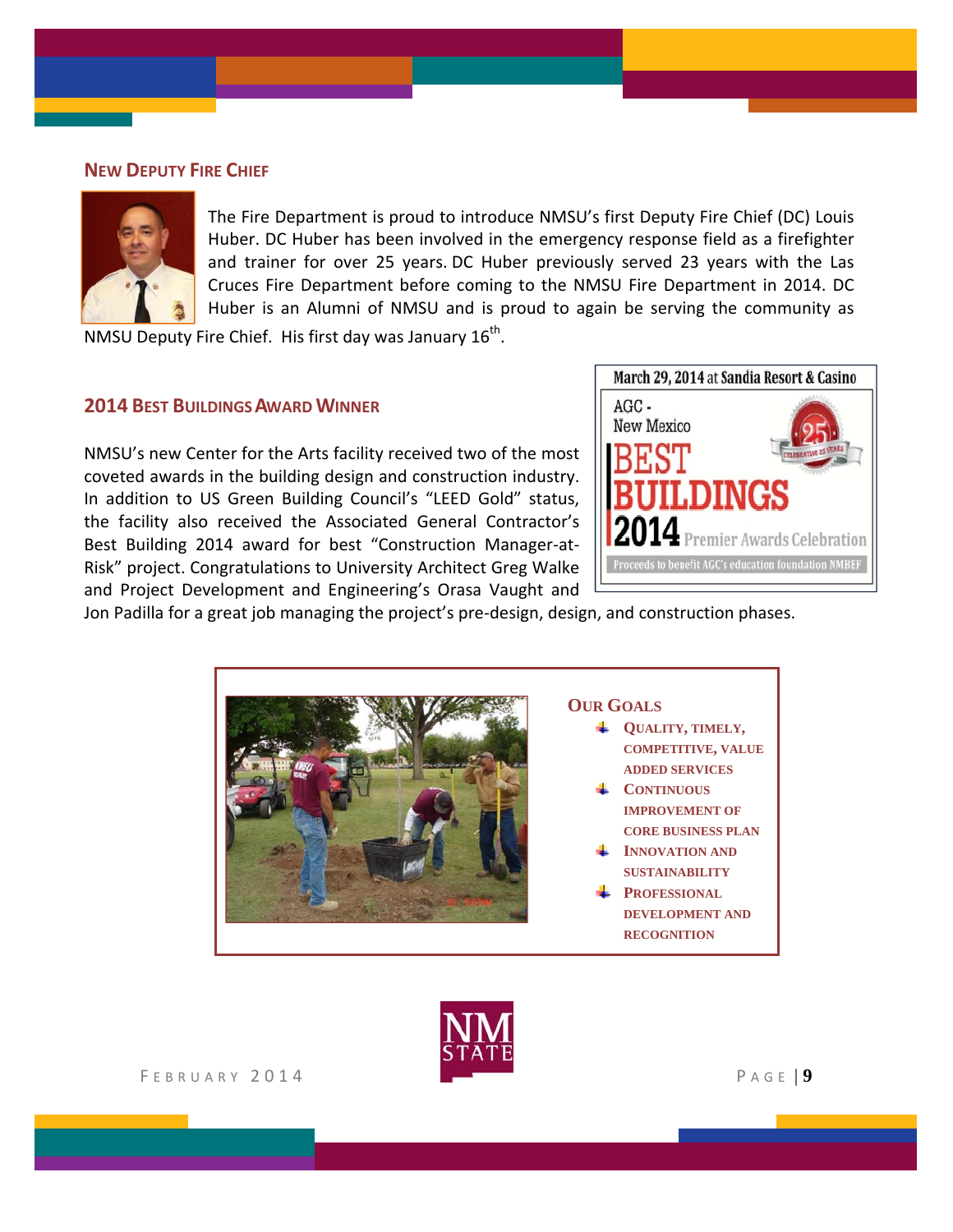#### **FS ELECTRIC SHOP**

This photo is of Carver Electric replacing the 25‐kV feeders under the watchful eye of the NMSU Electric Shop. Approximately 12,000 feet of 25‐kV cable was replaced in less than one week. Circuit 3 feeds a number of large buildings such as Science Hall, PSL, O'Donnell Hall, and Central Utility Plant Chillers. Circuit 4 is the El Paso Electric – NMSU Turbine inter‐connection. Circuit



4 is a critical circuit on campus since it supplies turbine power to the campus and when the turbine is removed from service for maintenance, this circuit supplies El Paso Electric power to those same parts of campus.



## **PROJECT DEVELOPMENT LEYENDECKER GREENHOUSE**

Project Manager Robert Segreto is overseeing the replacement of the thermal panels at the Leyendecker Greenhouse. The

project is on schedule and moving along smoothly. The old yellowing and cracked thermal panels and non‐operational

shutter system have been replaced by new twin wall roof and thermal panels with shutter system. The old (leaking) air and water distribution system have been replaced by a new air and water distribution system.





A new roof panel system has been installed that replaces the old roof system panels.



F EBRUARY 2014 P AGE | **10**